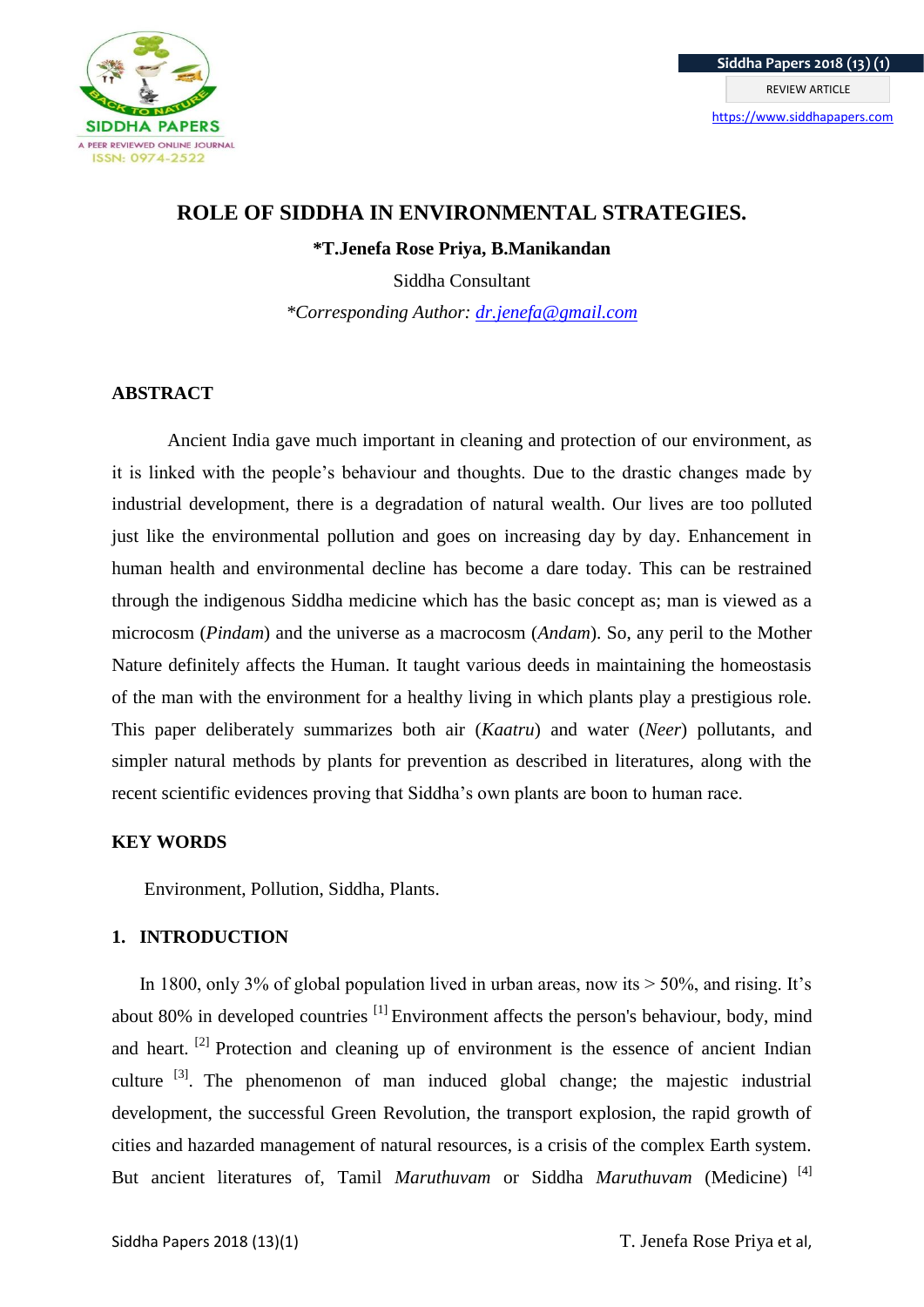emphasized various deeds and cultures in maintaining the homeostasis of the man with the plant environment for a healthy living. Plants can be used as both bio-monitors and biomitigators, to indicate the environmental quality and to ameliorate pollution level  $[5]$ . Our aim of this study is to bring into light, the literatures in Siddha text books related to cleanliness and purification of ecosystem with recent scientific evidence.

## **2. METHODOLOGY**

Studies, reviews or evidences, hypotheses, articles and research paper from Pubmed were studied out and related papers were taken for justification. Siddha literatures were widely studied and briefly discussed in this paper.

## **3. SIDDHA AND ECOSYSTEM**

An ecosystem can be defined as a community made up of living organisms and non living components such as air, water and mineral soil. Humans operate within ecosystems <sup>[6]</sup>. Siddha is the art of life which enumerates the medical science, symptoms and its cure  $\&$ healthiness by creating poise in the delicate life forces (*Uyir thathukkal*) of the total ecosystem of human subsistence in the finest way. Environmental disaster or ecological disaster is a catastrophic event, distinguish from [natural disaster](https://en.wikipedia.org/wiki/Natural_disaster) is the impact of humans' alteration of the [ecosystem](https://en.wikipedia.org/wiki/Ecosystem) has led to widespread and/or long-lasting consequences. It can include the deaths of animals (including humans) and plants, or severe disruption of human life  $[7]$ . But Siddha is the acquaintance of how to exist teaches preventive measures and methods to lead an unpolluted and unwrecked life in the classical literatures *Noi illa Neri* (Siddha Hygiene and preventive Medicine), *Noi naadal Noi mudhal nadal* Part – I, *Pathartha guna chithamani and Siddha Maruthuvanga Surukkam.* They are tied up firmly with Tamil cultures and customs. Thus, the conservation of environment formed an ardent article of faith, reflected in the daily lives of the people and also enshrined in myth folklore, art, culture and religion<sup>[3]</sup>. By substantial follow of the Siddha literatures concealed with the Tamil cultures our indispensable environs and ecosphere breathe morality and naturalness.

## **4. AIR POLLUTION**

Air pollution occurs when harmful substances are introduced into Earth's atmosphere. It may be indoor or outdoor pollutants. [8] Urbanites spend 90% of time indoors. City building air-conditioners normally filter out dust (particulates) from incoming air, but don't remove gaseous pollutants. 90% of which comes from fossil fuel combustion; Nitrogen and sulfur oxides, Carbon dioxide  $(CO_2)$ , carbon monoxide  $(CO)$ , Air toxics (i.e. volatile organic compounds  $VOCs<sup>11</sup>$  like Formaldehyde (from particle board, plywood, carpet, curtain, paper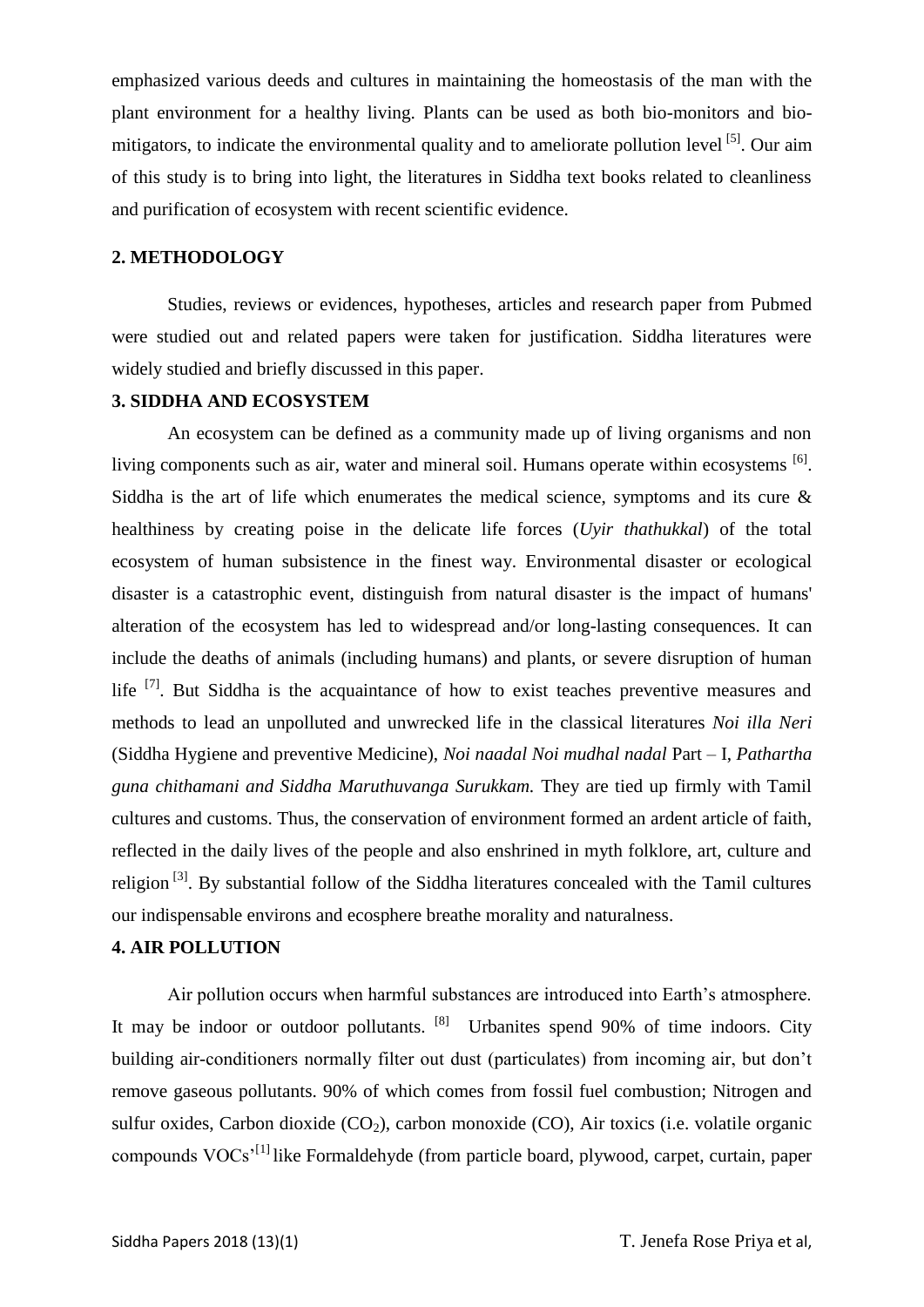products, tobacco smoke, certain adhesives, and other sources), <sup>[9]</sup> Fine particulate matter  $(PM10/2.5)$ , Ozone. <sup>[1]</sup> In outdoor pollution, the air is being continuously polluted, through heavy traffic, industry, domestic fuel combustion, stone quarries, coalmines and various agricultural activities from the adjoining areas. Pollutants include the gases- sulfur dioxide (SO2), nitrogen oxides (NO) and carbon monoxide (CO), solid or liquid particulates (smaller than 10 μm), and particulate lead.  $[10]$ 

# **4.1. Resolution in Siddha**

Siddha Hygiene and Preventive Medicine (Noi illa Neri), explains that every house must have a porch, (or portico). It should be always clean. Herbs like *Tulasi* (Holy basil, *Ocimum sanctum*) or *Malli* (Jasmine, *Jasminum sambac*) should be grown. If a house doesn't have porch then courtyard should be made and basil can be grown. Indoor plants reduce all types of air pollution.

The road linkage between places or village or cities should be planted with these tress like *Alamaram* (Banyan, *Ficus benghalensis*), *Vembu* (Neem, *Azadirachta indica*), *Lluppai (*Honey tree, *Madhuca indica)*, *Naval* (Jamun, *Syzygium cumini*), *Ma maram (*Mango Tree, *Mangifera indica)*, *Nelli* (Goose berry, *Emblica officinalis*), *Aarasu* (Peepul tree*, Ficus religiosa)*, *Asogu* (Ashoka*, Saraca indica)*, *Vagai* (Indian walnut, *Albizia lebbeck*) on both sides of the pathways. Trees like *Ma maram (*Mango Tree, *Mangifera indica)* and *Kurukkaththi* (Clustered hiptage*, Hiptage benghalensis)* are made to grown in the intersection (juncture of three streets) and squares (juncture of four streets). *Polililgal* (may be parks or garden area) should be made all around; flowering & fruit shrubs and *Thenku* - *Maram* (coconut tree, *Cocus nucifera*) can be grown to reduce urban outdoor pollution <sup>[11]</sup>. The roots of plants anchor the soil particles and trees makes spongy root cover on soil, all together with stem / trunk makes a barrier and prevent erosion. Further, the roots make hair cracks on the land that increase the water table.

#### **4.2. Scientific Facts**

#### **4.2.1. Impact of Basil and Jasmine on indoors**

Tulsi gives out oxygen for 20 hours and ozone for four hours a day along with the formation of nascent oxygen which absorbs harmful gases like carbon monoxide, carbon dioxide and sulphur dioxide from the environment. Cyclo oxygenate, an enzyme only found in tulsi **(**Holy basil**,** *Ocimum sanctum***)** was labeled. This enzyme regulates the entire mechanism of oxygen evolution.  $\left[12\right]$  It may be also due to a certain kind of photosynthesis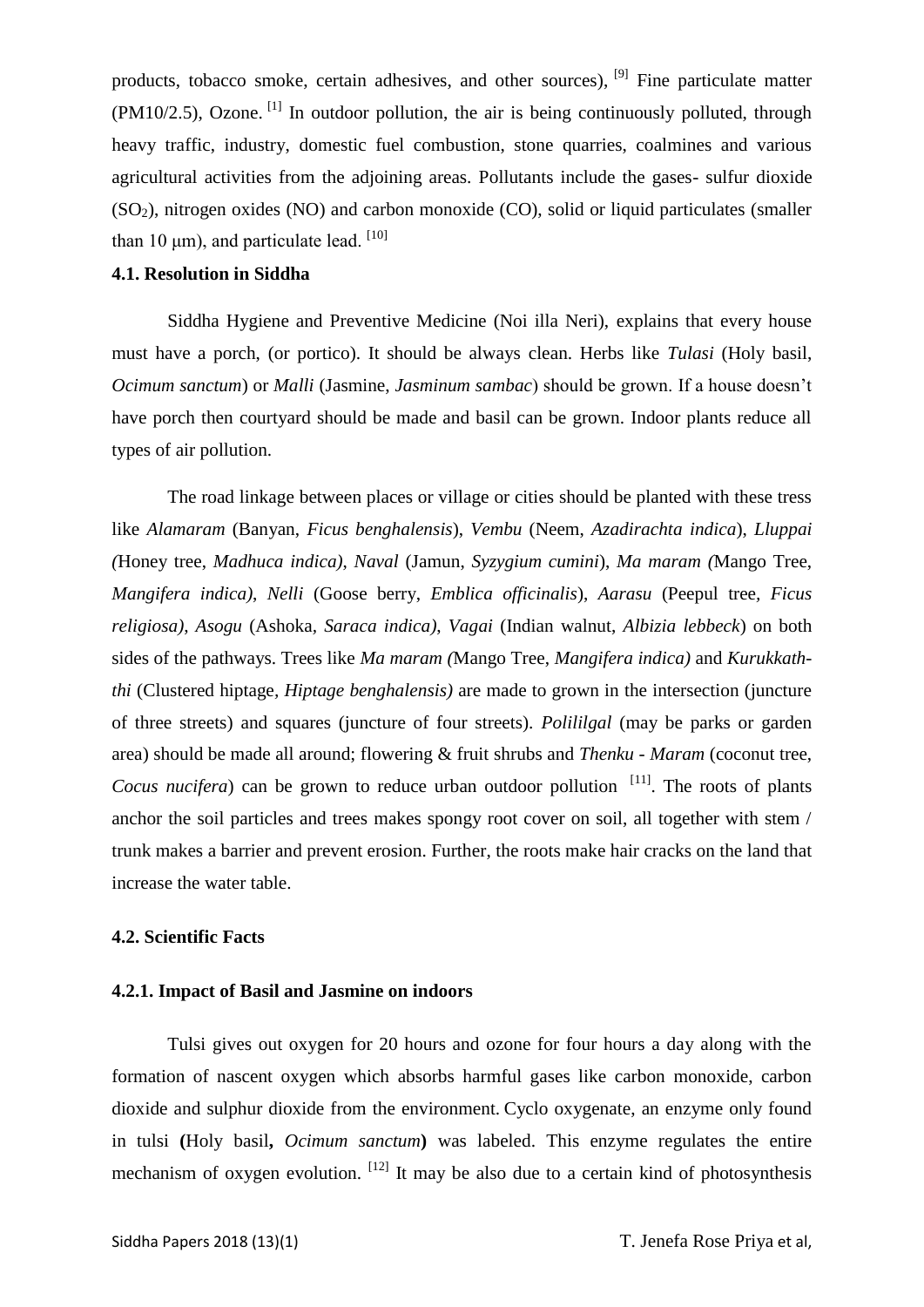performed by the plant called CAM (Crassulacean Acid Metabolism). These plants have the ability to intake carbon dioxide during night. The fragrance of jasmine (*Malli*, *Jasminum sambac*) can trigger beta waves in the frontal region of the brain, stimulating alertness. <sup>[13]</sup> making humans more observant and intellectual. Formaldehyde removal by herbs, were predominantly indoor ornamentals, when exposed to 2 mL.L formaldehyde in sealed chambers for 1 to 5 h. *Jasminum polyanthum.*Franchet (*Pechi*, Winter jasmine), has got intermediate removal efficiency (1.2 or less to 0.6mg/m<sup>-3</sup> formaldehyde per cm<sup>2</sup> of leaf area over 5 h) of formaldehyde.[**9]**

### **4.2.2. Impact of plants on outdoors**

In the preliminary survey of dust fall on common roadside, reported that the shape of leaves of Mango (*Ma*, *Mangifera indica*) etc, trees captured higher amounts of dust as compared to other neighbouring plants. [10] The plants maintaining high ascorbic acid level even under polluted conditions are considered to be tolerant to air pollution (outdoor), was found to be a maximum of 2.7195 in *Jasminum sambac* (*Malli,* Jasmine**)**, 2.6760 in *Azadirachta indica* (*Vembu,* Neem). The analysis showed that flora; with pH around 7 were tolerant. The pH of the leaf extract was found to be maximum of 7.54 in *Phyllanthus emblica (Nelli*, Goose berry)*,* thus under polluted condition may increase their tolerance to air pollution.<sup>[14]</sup> Flora with, Air pollution tolerance index (APTI) of plant species (deciduous) *Albizzia lebbeck* (*Vagai*, Indian walnut) is found to be higher with 32, found to be more tolerant to pollution and can be considered as sink to mitigate pollution.<sup>[9] [10]</sup> Another studies suggests, Many trees like Neem (*Vembu, Azadirchta indica*), /Pipal (*Aarasu*, *Ficus religiosa*) / Java plum (*Naval*, *Syzygium cumini*) and several other roadside and street trees have found more suitable in urban environment. [10]

#### **5. WATER POLLUTION**

Water pollution is the, form of [environmental degradation](https://en.wikipedia.org/wiki/Environmental_degradation) occurs when [pollutants](https://en.wikipedia.org/wiki/Pollutant) are directly or indirectly discharged into water bodies. <sup>[15]</sup> Water is used for several purposes by humans but the level of purity of the water being consumed is very crucial since it has a direct effect on health. Safe drinking water should generally be free from heavy metals, turbidity, organic compounds and pathogen.<sup>[16]</sup> Magnesium salts, increase hardness of water and gives unpleasant taste. It causes renal failure, respiratory depression and cardiac arrest. Chlorine treated water may affect liver and lead to hepatic damage. So using chemicals is not preferred. As an alternative, biological methods are preferred over chemical methods. [17]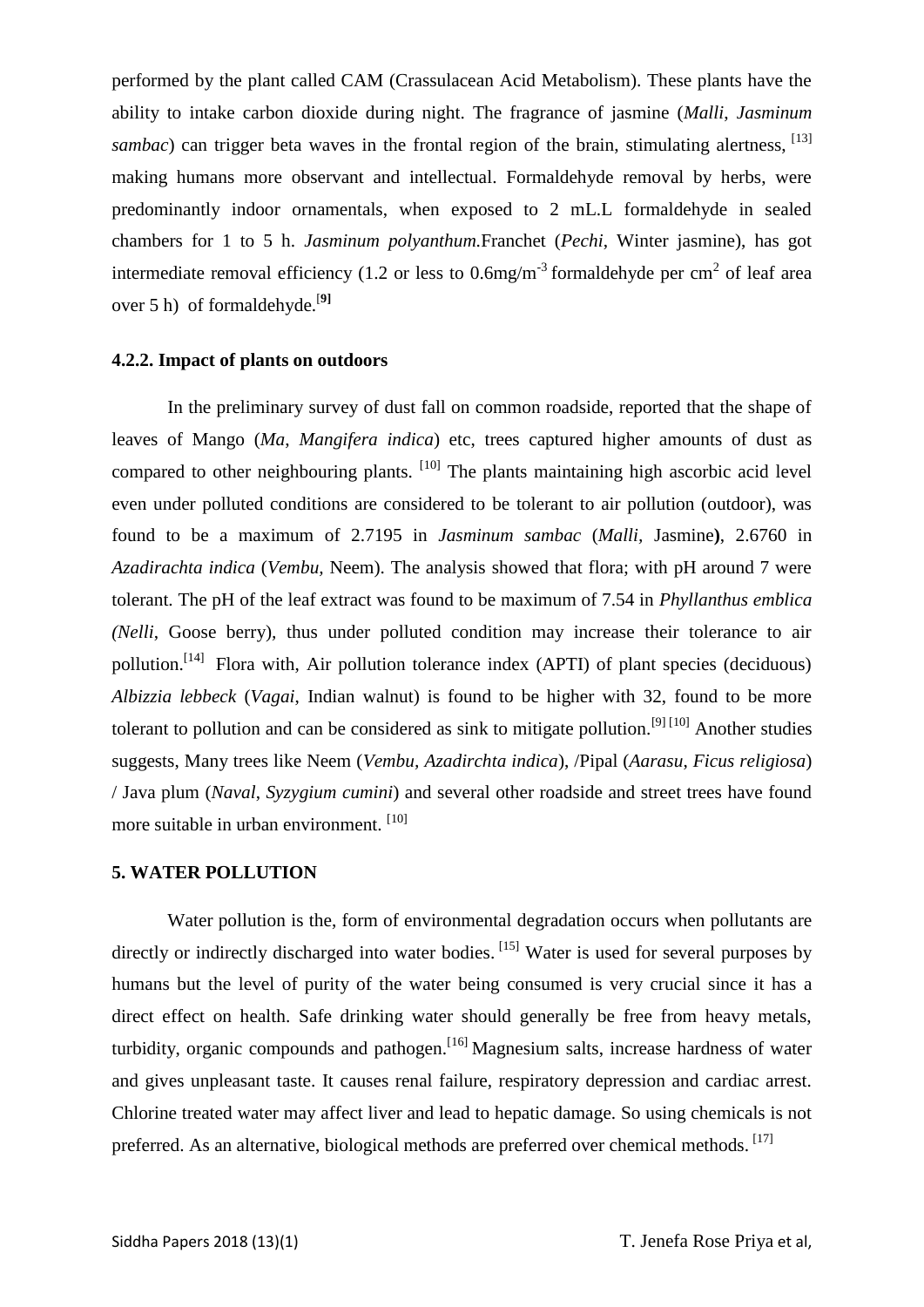## **5.1. Resolution in Siddha**

Siddha preventive methods for purification of water can be made possible by filtration followed by boiling so that the unwanted gaseous present there would be evaporated; salts and minerals, microbes and larvae would settle down. Then:

- The seeds of *Strychnos potatorum* (*Thettran*, Clearing nut tree) or wood of *Embelica officinalis (Nelli*, Goose berry) is added with the purified water and made to remain still for 5 - 6 hours. The water becomes sweeter, turbidity is removed and purity is obtained.
- Further powdered Alum (*Padikaaram*) of 0.52 grams (4 *kundri)* is added to 1 gallon (3.785 litres) of water, also purifies them but as a daily event, may subsequently cause peptic ulcer.

On the bund of ponds or lakes or rivers; Goose berry tree (*Nelli, Embelica officinalis)*, Myrobalan (*Kadukkai*, *Terminalia chebula),* Belleric myrobalan *(Thantri, Terminalia bellerica*) are grown to keep cool and prevent dryness. These fruits clear up the water source providing sweetness. On the river banks, coconut (*Thenku* – *Maram*, *Cocus nucifera)* and palm *(Panai, Borassus flabellifer)* trees are also grown [11]

## **5.2. Scientific Facts**

#### *5.2.1. Strychnos potatorum* **seeds**

Studies says, antibacterial activity of *Strychnos potatorum* (*Thettran*, Clearing nut tree) seed crude extract 64 µg concentration, shows/ best zone of inhibition, against *Pseudomonas aeruginosa*(23mm), and better zone of inhibition against *Klebsiella sp*., (18 mm), *Bacillus subtilis* (14 mm), *Proteus vulgaris* (14 mm), *Escherichia coli* (15 mm), and least was produced against *Staphylococcus aureus* (13 mm), *Staphylococcus epidermidis* (12 mm).<sup>[16]</sup> The alcoholic extracts of *Strychnos potatorum* showed antibacterial activity against pathogenic (100 and 200 μg/ml), *Salmonella typhimurium*, *Vibrio cholerae*, *Mycobacterium tuberculosis*, *Aspergillus niger*, and *Candida albicans* were significantly inhibited. [18]

Direct filtration of a turbid surface water (turbidity 15–25 NTU, heterotrophic bacteria 280 – 500 cfu ml<sup>-1</sup>, and fecal coliforms 280–500 MPN 100 ml<sup>-1</sup>), with seeds of *S. potatorum* as coagulant, produced a substantial improvement in its aesthetic and microbiological quality (turbidity 0.3–1.5 NTU, heterotrophic bacteria  $5-20$  cfu ml<sup>-1</sup>, and fecal coliforms  $5-10$  MPN 100 ml<sup>-1</sup>). To examine reduction of viruses by direct filtration with *S. potatorum* seed as coagulant, 5l of raw water were spiked with poliovirus (grown on a MA-104 cell line and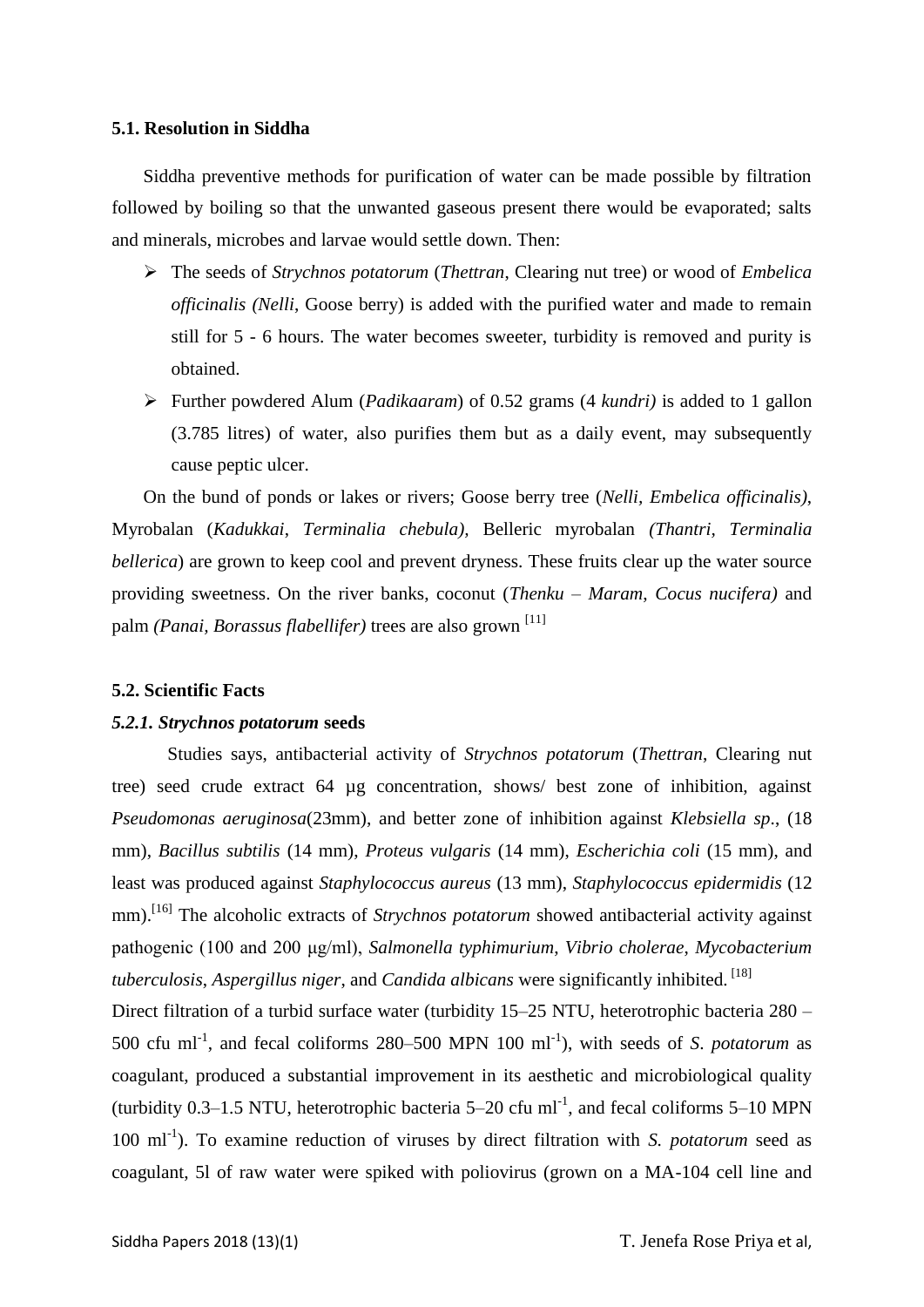purified by centrifugation) to produce a challenge level of 2,370,000–5,000,000 plaqueforming units per liter (PFU l21), and used in the third filter run following backwashing of the filter. Sample of, filtered water (1.5 and 3.5l throughput) were collected and examined for poliovirus, by plaque assay (Smith & Gerba 1982), on an MA-104 cell line. Virus reduction effected was 3 log by *S. potatorum* seed <sup>[19]</sup>

Natural coagulant *Strychnos potatorum* treated with Car Wash Wastewater removes: 97% -Turbidity, 54% - Chemical Oxygen Demand, 82% - Phosphorus <sup>[20]</sup>. The binding of different transition metals from aqueous solutions by these seeds was studied and the results obtained are Au (I) = 40.80 ppm; Ag (I) = 41.10 ppm; Cu (I) = 38.00 ppm; Zn (II) = 41.70 ppm; Fe  $(II) = 42.10$  ppm, and Fe  $(III) = 38.20$  ppm. On an average the seed binds 0.5 mg of the respective metals per 1.0 g of the seed  $^{[18]}$ 

## *5.2.2. Phyllanthus emblica* **wood**

Studies on, *Phyllanthus emblica (Nelli*, Goose berry) wood altered the physicochemical properties: Colour, Odour, Taste, Temperature, pH, Alkalinity, Acidity, Total hardness, Calcium, Magnesium, Chloride, Dissolved oxygen, Biochemical oxygen demand and Chemical oxygen demand of water. Although there is a reduction in microbial load, complete eradication was not achieved by *Phyllanthus emblica* wood. Eradication of organisms could be achieved by boiling the water before and / or after *Phyllanthus emblica*  wood treatment<sup>[17]</sup>

## **5.2.3. Alum**

Articles say Aluminium sulfate or Alum (*Padikaaram*) is used as a flocculant to remove unwanted colour and turbidity from water supplies  $[21]$ . They are found only to be, effective between pH 6.5 and 7.5<sup>[22]</sup>. Studies say, application of potash alum (800mg/L of municipal water) made; Dissolved Oxygen, reduced from 2.9mg/L to 2.1mg/L (alum treated water), free CO2 values increased up to 77.2mg/L, total hardness decreased from 254mg/L to 248mg/L. Calcium and magnesium hardness reduced from 50.50mg/L to 36.07mg/L and 38.98mg/L to 30.45mg/L respectively. Carbonate values reduced from 22.0mg/L to negligible amount. Bicarbonate from 209 mg/L to 17.0 mg/L, Chloride, increased from 105 mg/L to 133.83mg/L. Salinity increased from 225.38mg/L to 247.0mg/L. Acidity of water, changed from 6.3mg/L to 5.1mg/L. The electrical conductivity, increased from 688 μS/cm to 1178 μS/cm. The use of potash alum will cause several potential effects on the health such as: 1. Digestive trouble: Due to this acidity may increase and causes several digestion problems. 2. Inhalation: May cause irritation to respiratory tract if fine particles are breath in when it is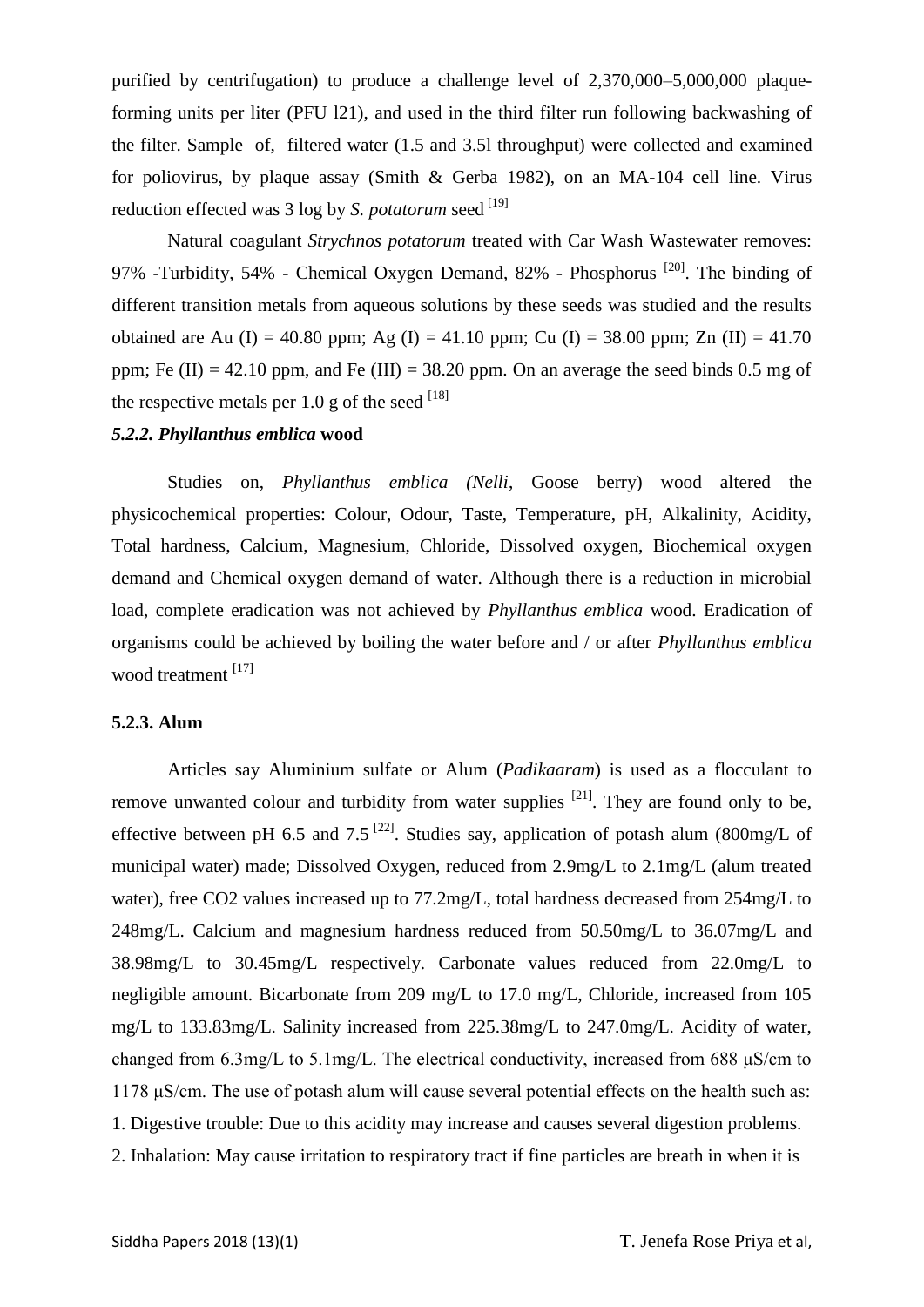dissolved in water.

3. Ingestion: May cause irritation to gastrointestinal tract like nausea.

4. Skin and eye contact: May cause imitation with symptoms of redness of eye, itching and pains.  $[23]$ 

#### **5.2.4.** *Borassus flabellifer* **(***Panai***, Palm tree)**

Author tells that, most trees spread their roots horizontally. But the roots of Palmyra (*Panai, Borassus flabellifer*) shoot straight downward vertically. Further, their tubular roots store water. This is one of the reasons why our fore fathers, who were good at water management, made it a point to plant and nurture a lot of Palmyra around water bodies like rivers, tanks and wells. Planting these trees help harvest and preserve rain water free of cost. Thus the Palmyra can be described as a slightly long magic wand which in course of time converts an arid place into a water rich land. [24]

#### **6. DISCUSSION**

Environmental pollution in India has increased many fold, one of the greatest problems confronting the modern civilized world is pollution, which literally means fouling the natural habitat and environment.  $^{[25]}$  Proper planning and planting scheme depending upon the magnitude and type of pollution, selection of pollution- tolerant and dust scavenging trees and shrubs should be done for, environmental pollution $[10]$ .

When a building is viewed as ecosystem, it is clear that houseplants can play a vital role in creating a healthy indoor environment  $^{[26]}$ . They, lower indoor particulate levels, absorb noise & buffer noise; lower stress. They have strong capacity to remove VOCs; Main removal agents are normal root-zone bacteria; plant nourishes & regulates its microorganisms (symbiosis)<sup>[1]</sup>. Indoor plants add humidity, remove chemical toxins and bio effluents (including carbon dioxide), and suppress airborne microbes. Transpiration also facilitates air flow  $[26]$ . The value of trees in urban environment is now generally recognized not only aesthetically but also functionally in helping to make cities and towns agreeable places to live and work in. By planting trees on both sides, of the roads, pollution can be mitigated. Central verge area should be well utilized by planting dwarf trees and shrubs [10].

Naturally occurring coagulants are usually presumed safe for `human health. The application of plant based coagulants for, drinking water, ground and / waste water treatment, function by means of adsorption mechanism followed by charge neutralization or polymeric bridging effect. Direct filtration with *S.potatorum* seeds as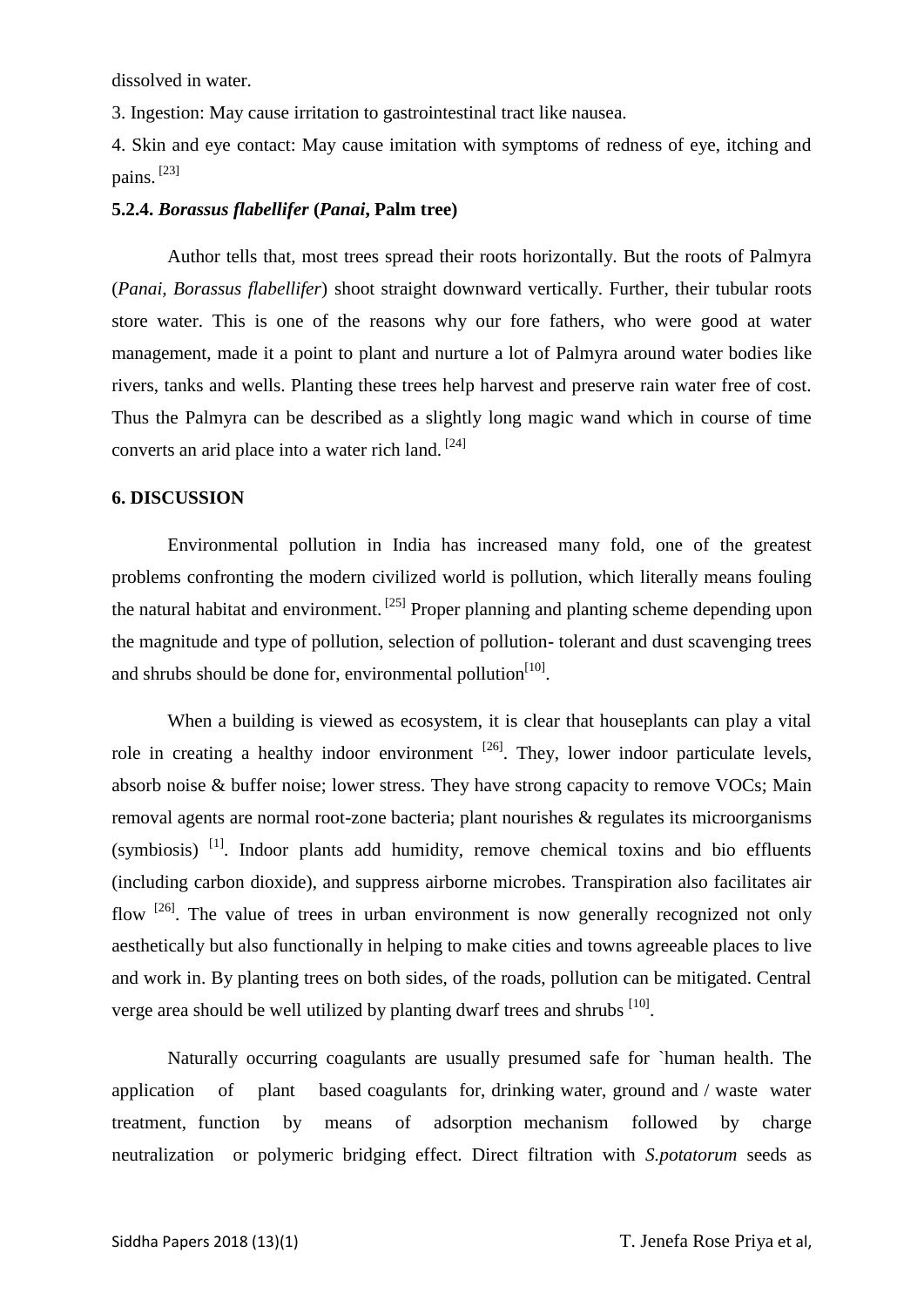coagulant appeared effective in clarifying turbid water. This property is attributed due to the presence of polyelectrolyte, proteins, lipids, carbohydrates and alkaloids containing the – COOH and free -OH surface groups in the seed. *Phyllanthus emblica* wood has primary coagulant, shown a high coagulation activity for high-turbidity water. It reduces total hardness, calcium, magnesium and chloride, microbial load. Reduction of magnesium level in water may be due to the chelation property of *Phyllanthus emblica* wood. Microbial load, reduction may be due to biological agents present in the plant and its antimicrobial activity [17] .

Alum (*Padikaaram*) has been used since ancient times for this purpose and its use together with filtration is standard practice in conventional water treatment processes around the world. After performing its role the Alum is filtered from the water but a small fraction dissolves and is not removed. A well operated water filtration plant, even using alum as a flocculant, can achieve aluminium concentrations in the finished water of less than 0.1 mg/L <sup>[21]</sup>. WHO and Water Sanitation and Health (WSH) have described that the proper use of alum requires a skill. Therefore, there is a need to establish a standard value of application of potash alum for common people particularly in the rural areas of India where there is a problem of safe drinking water [23].

The above evidence pursuits that oldest Tamil medicine is a complex esoteric ensemble of practices and is far preponderate. They may be ancient or least and may not contain scientific evidences, but the principles are the, treasure house of secret science, embodying the result of the ordent pursuit thereof by the ancient *Siddhars*. Beneficial characteristic of Palmyra needs to be understood in the context of extreme droughts and erratic rainfall and immediate measures should be taken to its revival <sup>[24]</sup>. The fact that trees help to absorb and mediate some of the chemicals humans add into the environment, our intricate ties with nature, and of nature's power to impact health and healing. Human DNA actually contains much of the same material found in the plant world, so perhaps that's why living closer to nature can help, to live longer [27] *(*As *is the microcosm - Pindam, so is the macrocosm - Andam)*[28]. It's time to go back to Nature and to our traditional Tamil cultures in preserving and decontaminating water sources; enhancing standard natural purification methods; planting new saplings and conserving them to cleanse the pollution in human environment and mind.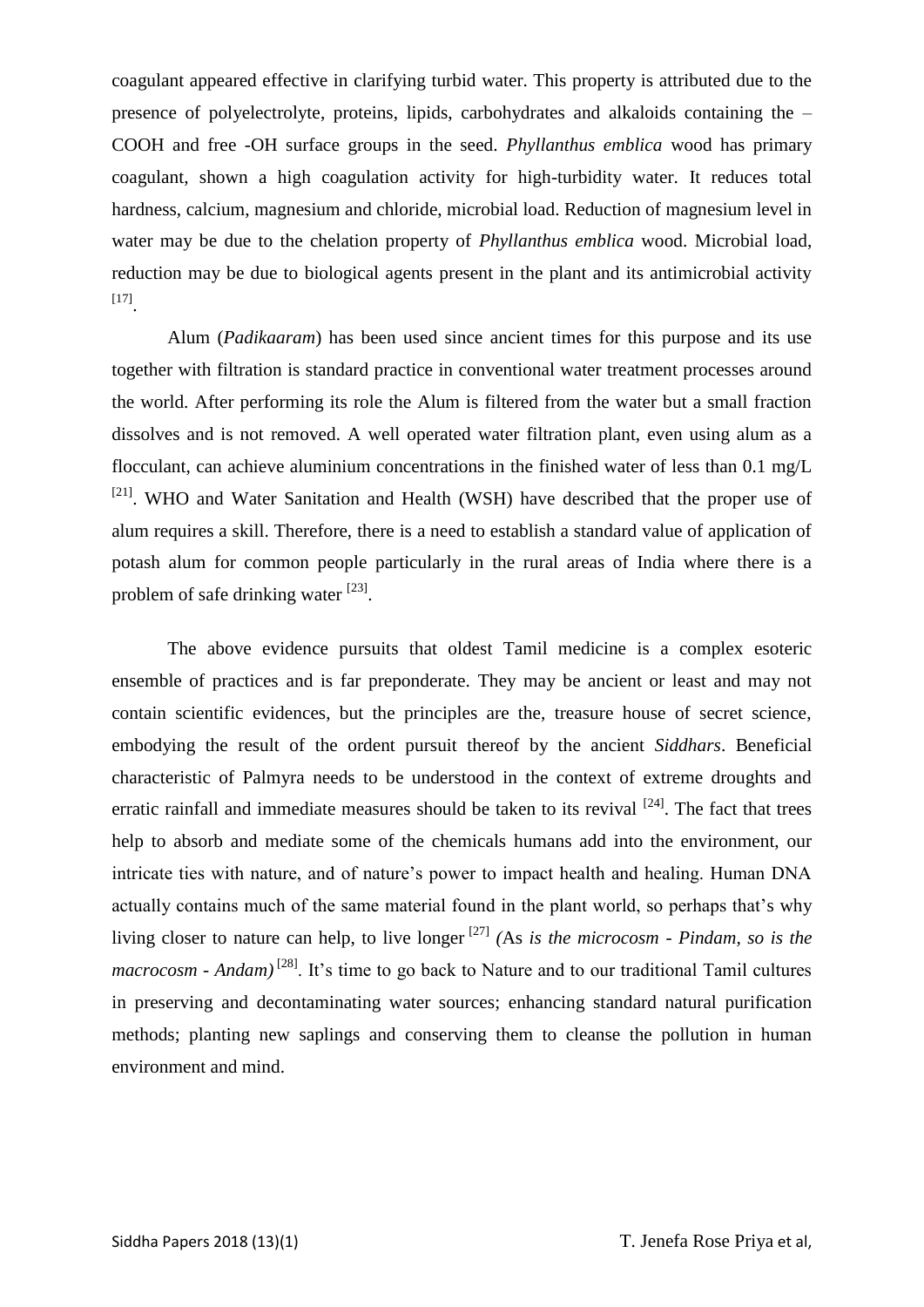## **7. CONCLUSION**

This present study is an effort to establish the oldest cultures along with Siddha's view of prevention of habitat pollution by natural means, when followed could definitely improve the harmony of the society.

# **8. REFERENCES**

1. Margaret Burchett, Dr Fraser Torpy and Mr Peter Irga. Indoor plant works. UTS: Science, July 2014. [Internet] www.uts.edu.au [cited 11 Feburary 2018]. Available from [https://www.uts.edu.au/sites/default/files/indoor\\_plant\\_brochure\\_2014.pdf.](https://www.uts.edu.au/sites/default/files/indoor_plant_brochure_2014.pdf)

2. Environment. [Internet]. en.wikipedia.org.2017 [cited 12 September 2017]. Available from <https://en.wikipedia.org/wiki/Environment>

3. Sunit Gupta. Enviornment & Social Issues; Prabhat Kumar Sharma, Sarup &Sons, New Delhi,  $1<sup>st</sup>$  ed., 2000: pp:145, from<https://books.google.co.in/books?isbn=817625102X>

4. Siddha Medicine. [Internet]. en.wikipedia.org.2017 [cited 12 September 2017]. Available from [https://en.wikipedia.org/wiki/SiddhaMedicine.](https://en.wikipedia.org/wiki/SiddhaMedicine)

5. Kapoor CS, Chittora AK (2016) Efficient Control of Air Pollution through Plants a Cost Effective Alternatives. J Climatol Weather Forecasting 4:184. [http://dx.doi:10.4172/2332-](http://dx.doi:10.4172/2332-2594.1000184) [2594.1000184](http://dx.doi:10.4172/2332-2594.1000184)

6. Ecosystem. [Internet]. en.wikipedia.org.2018 [cited 06 April 2018]. Available from [https://en.wikipedia.org/wiki/Ecosystem.](https://en.wikipedia.org/wiki/Ecosystem)

7. Ecological disaster. [Internet]. en.wikipedia.org.2018 [cited 06 April 2018]. Available from [https://en.wikipedia.org/wiki/Ecological disaster.](https://en.wikipedia.org/wiki/Ecological%20disaster)

8. Air pollution. [Internet]. en.wikipedia.org.2017 [cited 12 September 2017]. Available from [https://en.wikipedia.org/wiki/Airpollution.](https://en.wikipedia.org/wiki/Airpollution)

9.Kwang Jin Kim1, Myeong IL Jeong, Dong Woo Lee,JeongSeob Song, Hyoung Deug Kim, Eun Ha Yoo,Sun Jin Jeong, and Seung Won Han. Variation in Formaldehyde Removal Efficiency among Indoor Plant Species.Hortscience . 45(10), 2010 :1489-1495.

10. S. Ramesh Kumar, T. Arumugam, C.R. Anandakumar, S. Balakrishnan and D.S. Rajavel. Use of Plant Species in Controlling Environmental Pollution- A Review. Bull. Env. Pharmacol. Life Sci. 2 (2) 2013: 52- 63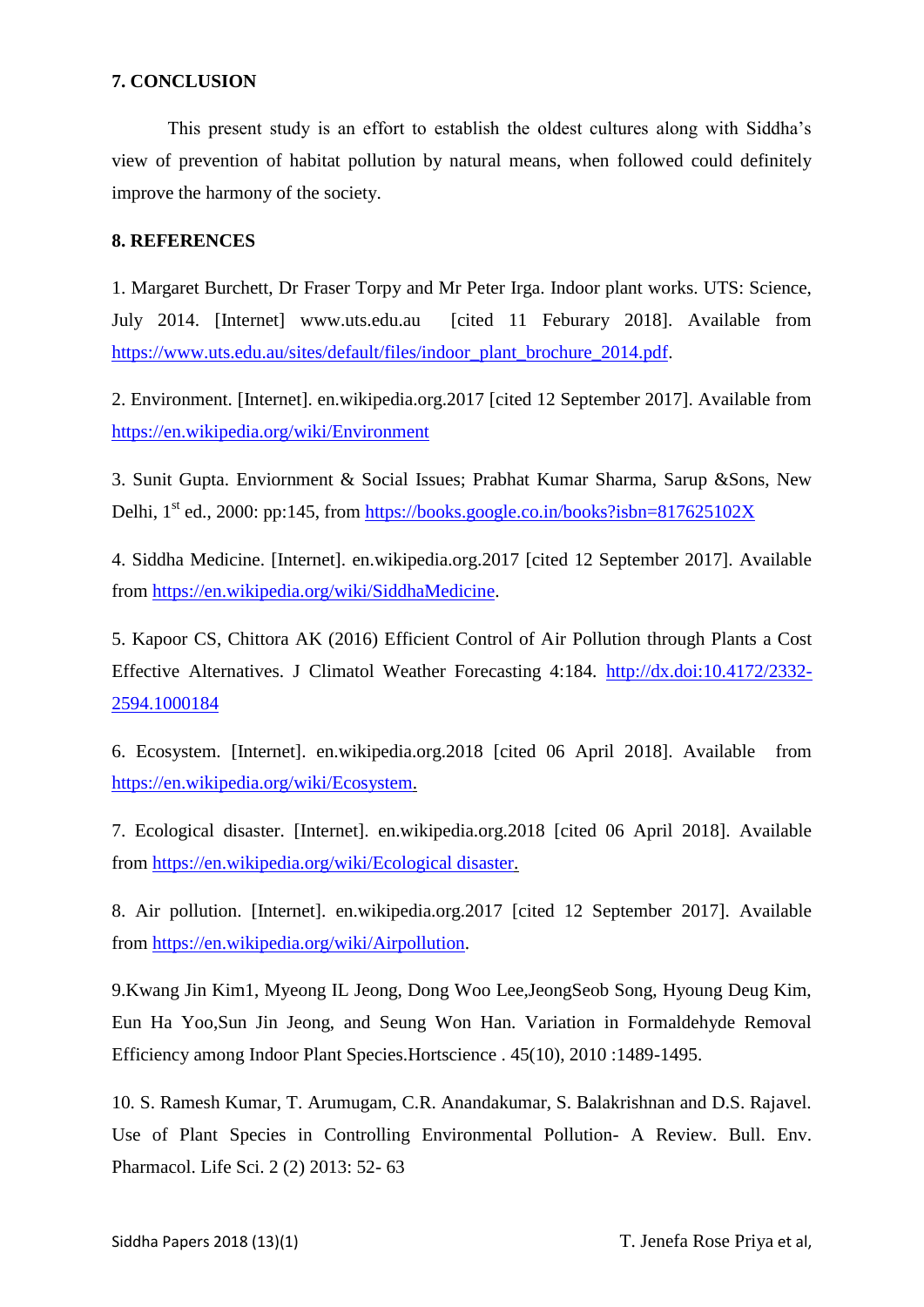11. Dr.K.Durairasan H.P.I.M. Siddha Hygiene and Preventive Medicine (in Tamil);  $1<sup>st</sup>$  ed., Indian Medical College, Chennai, 1986; pp. 17,18,19,20,46,47,77,79,85,86

12. Aparna Nair .Tulsi has environmental benefits too | TNN | [Internet]. [www.timesofindia.indiantimes.com](http://www.timesofindia.indiantimes.com/) 2012 [cited 12 September 2017]. Available from [https://timesofindia.indiatimes.com/home/environment/flora-fauna/Tulsi-has-environmental](https://timesofindia.indiatimes.com/home/environment/flora-fauna/Tulsi-has-environmental-benefits-too/articleshow/12574905.cms)[benefits-too/articleshow/12574905.cms.](https://timesofindia.indiatimes.com/home/environment/flora-fauna/Tulsi-has-environmental-benefits-too/articleshow/12574905.cms)

13. Scentcillo. Floral aromachology part -2 a focus on jasmine.[Internet]. [www.scentcillo.com.2012](http://www.scentcillo.com.2012/) [cited 12 September 2017]. Available from <https://www.scentcillo.com/blog/floral-aromachology-part-2-focus-jasmine>

14. Rupa P and Venkatachalam T. Evaluation of air pollution tolerance index of the floras in the manufacturing zone near Coimbatore in India and certification of forbearing types. Int. Res. J. Pharm. 2017;8(8):12-17<http://dx.doi.org/10.7897/2230-8407.088137>

15. Water pollution. [Internet]. en.wikipedia.org.2017 [cited 12 September 2017]. Available from [https://en.wikipedia.org/wiki/Waterpollution.](https://en.wikipedia.org/wiki/Waterpollution)

16. Packialakshmi N, Suganya C, Guru V. Studies on *Strychnos potatorum* seed and screening the water quality assessment of drinking water.International Journal of Research in Pharmaceutical and Nano Sciences. 3(5), 2014: 380 - 396.

17. R. Padmapriya, T. Saranya and T. Thirunalasundari, *Phyllanthus emblica* - A Biopotential for Hard Water Treatment Int. J. Pure App. Biosci. 3 (3)2015: 291-295

18. Kavita N. Yadav, Prasad V. Kadam, Jigna A. Patel, and Manohar J. Patil. *Strychnos potatorum*: Phytochemical and pharmacological review. Pharmacogn Rev. 8(15), 2014: 61– 66

19. Raveendra Babu and Malay Chaudhuri. Home water treatment by direct filtration with natural coagulant. Journal of water and Health. 3(1), 2005: 27 -30.

20. R.M.S. Radin Mohamed, N. Abdul Rahman and A. H. MohdKassim. *Moringa Oleifera* and *Strychnos Potatorum* Seeds as Natural Coagulant Compared with Synthetic Common Coagulants in Treating Car Wash Wastewater: Case Study 1. Asian Journal of Applied Sciences . 2(5), 2014: 693 -700

21. Drinking water: Alum in water treatment, Fact sheet. so. 1. [Internet]. www.hunterwater.com.au.2011 [cited 12 Feburary 2018]. Available from